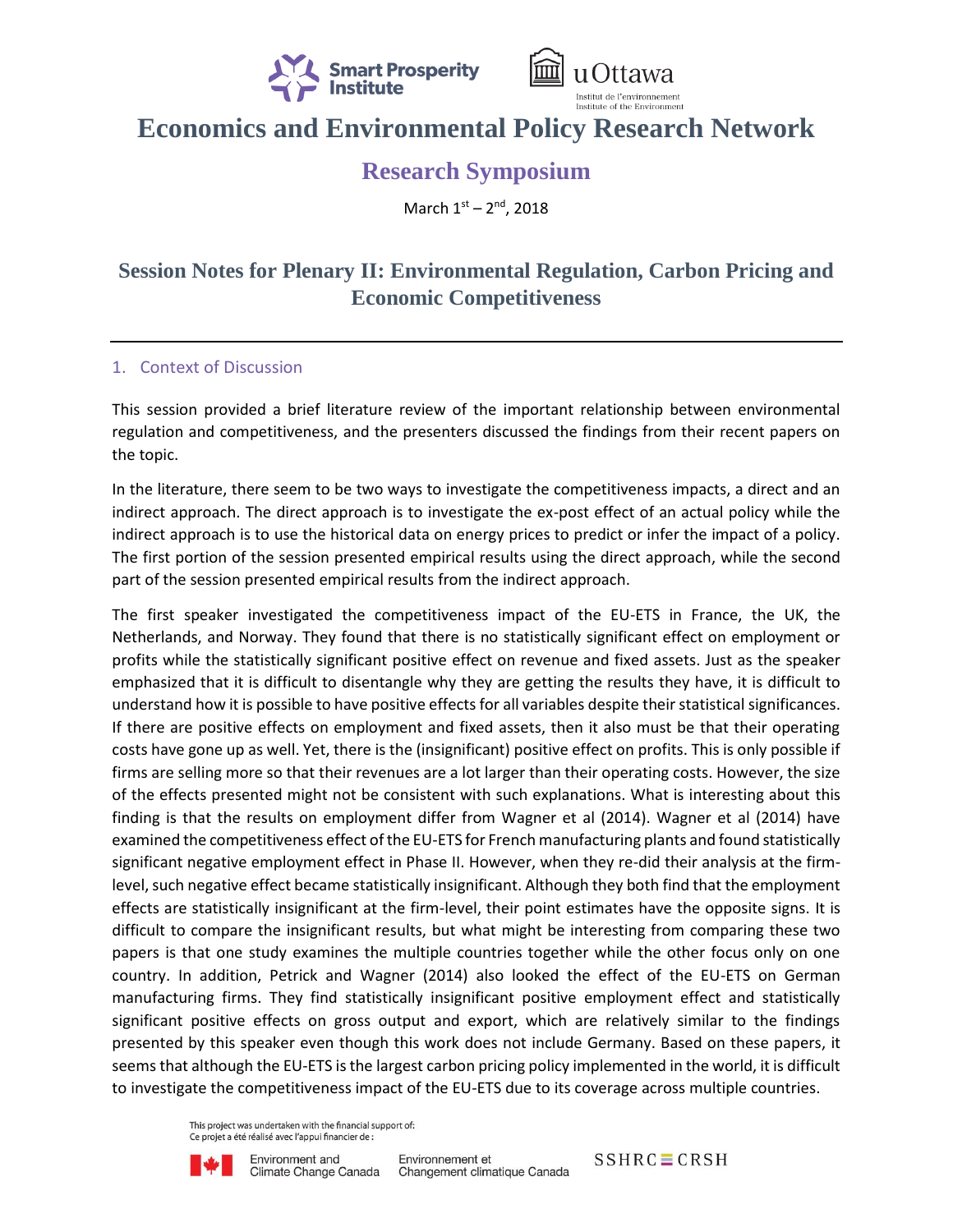



The remaining speakers presented papers on the competitiveness impact of the increase (decrease) in energy price. The second speaker focused on the electricity price increased in Canadian manufacturing while the third focused on the natural gas price decreased in the US manufacturing. What is different from the direct approach is that they use the historical price data, instead of the actual policy intervention. The second speaker found that the increase in the electricity price led to a decline in competitiveness while the third found that the decrease in natural gas price leads to a rise in employment. They both show that such effects are stronger for more energy-intensive plants.

Based on the evidence presented by these speakers, along with the previous papers in the literature, it seems that changes in energy prices would likely affect competitiveness in an expected way (i.e., negatively (positively) when the price goes up (down)) when studies use the historical energy price fluctuations as a proxy. On the other hand, when an actual policy is investigated, such as Yamazaki (2017), the evidence is still mixed. As pointed out during the discussion, this could be due to the fact that the actual policy often accompanies other reforms. For example, a carbon tax recycles its revenue back to the economy. Thus, it might be important to realize such differences between direct and indirect approaches when one is trying to interpret the results.

### 2. Research Questions Identified

Some suggestions for future research include:

- **What do we mean by "competitiveness"?** While understanding the competitiveness impacts of an environmental regulation is important, **we are still not sure what we mean by competitiveness.** This is because it is difficult to deliver a coherent and comprehensive message based on empirical findings using multiple metrics, such as output (revenue), employment, and export. Fundamentally, this "what" question seeks to address possible reasons why researchers can get different results when they look at different measures of competitiveness.
- **Why do we see the impacts on competitiveness that we do? In other words, when we find a positive impact on one variable and a negative impact on the other, how do we interpret these results, especially when the results are counterintuitive or inconsistent?** Perhaps, we need a theory to guide us figure out why we look at output (revenue), employment, and export as the competitiveness measures. On the other hand, the literature on the employment effect of environmental regulations is well established. This literature is based on the clearer motivation, i.e., does an environmental regulation kill jobs? Thus, perhaps what we need for the "competitiveness" literature is to break down the competitiveness impacts into sub-pieces, instead of all together.
- **Further research into the "job shift" hypothesis:** Investigating this hypothesis further using other policies around the world might be interesting. This "job shift" hypothesis ties back to the previous research question, looking at the "why" of competitiveness. This "why" question is about the costs of regulation and identifying possible losers, which has often focused on employment effects, with lost jobs being used as a political argument to oppose regulation. There are two counterarguments to this focus on lost jobs - one is that we should be comparing the benefits from the regulation with the costs (the regulation could be worth doing even if it has some costs) - the other is that there may be some winners as well as losers (look for other sectors that are gaining from the regulation). This

This project was undertaken with the financial support of: Ce projet a été réalisé avec l'appui financier de :



 $SSHRC \equiv CRSH$